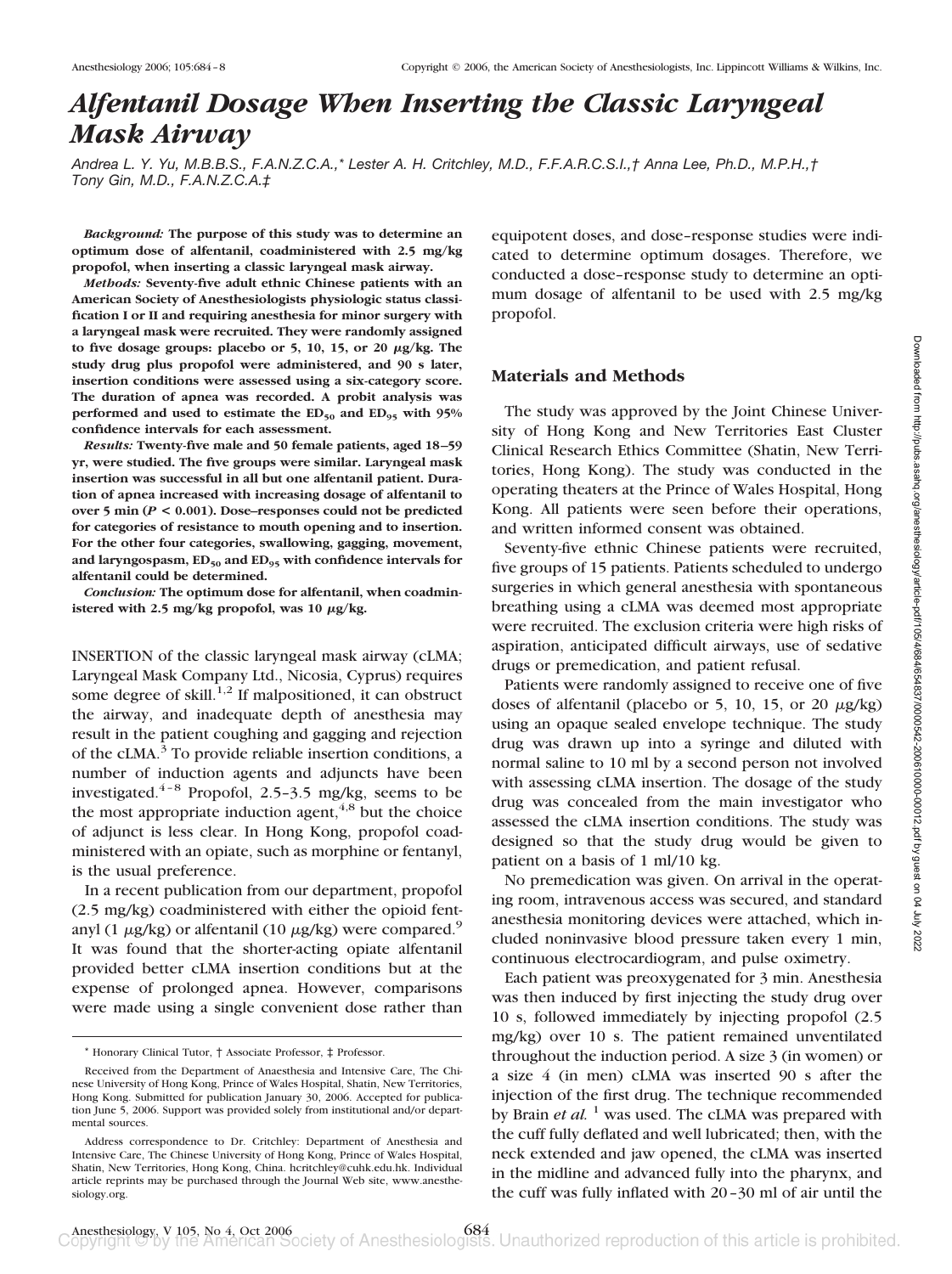cLMA tube was seen to rise slightly out of the patient's mouth. The tube was then secured to the patient's face.

After insertion, the positioning of the cLMA was checked for airway patency by either observing the patient's respiratory movement and the capnogram when breathing spontaneously or, in apneic patients (most cases), observing for chest expansion and the capnogram during manual ventilation. When the cLMA was found to be obstructed, due to faulty placement or prolonged laryngospasm, it was removed and another dose of propofol (1 mg/kg) was given, followed by another attempt at cLMA insertion made 60 s later. After three failed attempts at cLMA insertion and lung ventilation, the patient's trachea was intubated.

If the patient remained apneic for more than 30s after cLMA insertion, the lungs were manually ventilated *via* the cLMA to maintain oxygen saturations above 95% and end-tidal carbon dioxide tensions between 40 and 50 mmHg, until spontaneous ventilation was regained. After the cLMA had been successfully inserted, anesthesia was maintained with 1.5% isoflurane and 70% nitrous oxide in oxygen, and no further data were collected.

#### *Data Collection*

Patient details, insertion conditions (described below), and duration of apnea (cLMA insertion to first spontaneous breath) were recorded on a data collection form. The patient's systolic and mean blood pressure and heart rate were recorded before induction, 1 min after induction, and 1 min after cLMA insertion.

A three-point, six-category scale (a–f) that had been used successfully in previous studies<sup>6,9</sup> was used to grade insertion conditions.

- a. Resistance to mouth opening grading: no, significant, or undue force required
- b. Resistance to insertion grading: no, significant, or undue force required
- c. Swallowing grading: nil, slight, or gross
- d. Coughing and gagging grading: nil, slight, or gross
- e. Head or body movement grading: nil, slight, or gross
- f. Laryngospasm grading: nil, partial, or total

Laryngospasm was defined as prolonged obstruction with an apparently correctly placed cLMA.

A total score for insertion conditions was also calculated by adding up the swallowing, gagging, movement, and laryngospasm grades (1, 2, or 3). Mouth opening and ease of insertion were excluded because these variables were also influenced by anatomical features of the upper airway.9 A score of 4 was considered to represent optimal conditions for cLMA insertion.

#### *Data Analysis and Statistics*

The sample size of five groups of 15 patients was based on  $\alpha$  = 0.05 for a two-sided chi-square test for trend in proportions based on a logistic model of  $\beta = 0.1$  to

detect a difference in success rates of insertion, using the statistical software package nQuery Advisor (nQuery Advisor version 4.0; Janet D. Elashoff, Los Angeles, CA, 2000). The input success rates using the above scoring system for nil, 5, 10, 15, and 20  $\mu$ g/kg alfentanil were 0.67, 0.75, 0.93, 0.98, and 1.00, respectively.<sup>7,10</sup>

Insertion conditions were compared, with respect to increasing dosage, using the chi-square for trends "linear association" test. Repeated-measures analysis of variance was used to determine the mean arterial pressure (MAP) and heart rate over time (baseline, after induction, after cLMA insertion) adjusted for sex. Interactions between dose and time and between dose and sex were included in the model. Multiple pairwise comparisons were made using a Bonferroni correction.

To facilitate the dose–response analysis, cLMA insertion conditions were recoded into dichotomous outcomes. Probit analysis (linear regression plot of log dose *vs.* percentage response) was used to estimate the  $ED_{50}$ and  $ED_{95}$  (95% confidence intervals) of each cLMA insertion condition. As the log dose of  $\theta$   $\mu$ g alfentanil was undefined, we substituted 2.0  $\mu$ g/kg (one log unit below the lowest nonzero concentration *i.e.*,  $\frac{1}{2} \mu$ g/kg) into the regression.10 Statistical analysis was performed using SPSS (SPSS version 13.0; SPSS Inc., Chicago, IL). The level of significance was set at  $P < 0.05$ .

### **Results**

#### *Demographic Data*

We recruited 25 male and 50 female patients, aged 18–59 yr. The five dosage groups were similar with respect to age, sex, American Society of Anesthesiologists physical status, and weight (table 1).

#### *Successful cLMA Insertion*

Six patients in the propofol-only group required more than one attempt at cLMA placement. Insertion was impossible in one patient in the  $5-\mu g/kg$  group, and tracheal intubation was performed. One patient in the  $10$ - $\mu$ g/kg group and two patients in the 15- $\mu$ g/kg group required more than one attempt at cLMA insertion (table 1). There was a higher number of patients in the propofol-only group who required more than one attempt at cLMA insertion  $(P = 0.01)$ .

#### *Insertion Conditions*

The incidence of swallowing  $(P < 0.0001)$ , gagging and coughing ( $P < 0.0001$ ), movement ( $P < 0.0001$ ), and laryngospasm  $(P = 0.003)$  all decreased with increasing dose of alfentanil (fig. 1).

#### *Duration of Apnea*

The duration of apnea became longer (fig. 2) and the number of patients with prolonged apnea  $($  > 5 min)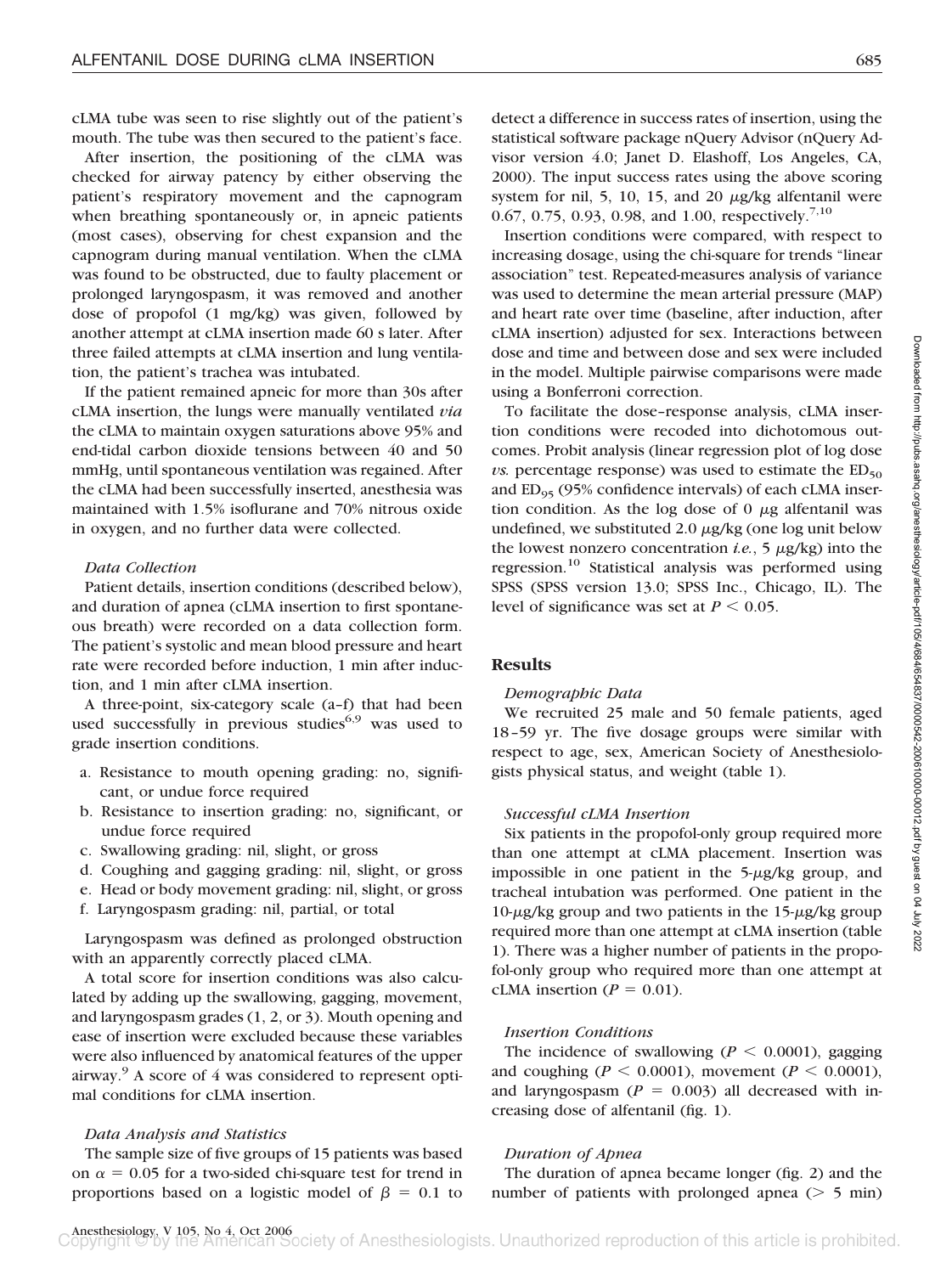| Alfentanil dose, $\mu$ g/kg          |             |           | 10          | 15          | 20          |
|--------------------------------------|-------------|-----------|-------------|-------------|-------------|
| Age, yr                              | $34 \pm 12$ | $34 + 11$ | $35 \pm 9$  | $32 \pm 7$  | $33 \pm 12$ |
| Sex, male: female                    | 2:13        | 6:9       | 6:9         | 5:10        | 6:9         |
| ASA physical status, I:II            | 14:1        | 15:0      | 14:1        | 13:2        | 15:0        |
| Weight, kg                           | $56 \pm 9$  | $59 + 11$ | $62 \pm 10$ | $56 \pm 10$ | $61 \pm 11$ |
| Unsuccessful first insertion attempt | 6           |           |             |             |             |
| Prolonged apnea $(> 5$ min)          |             |           |             |             |             |

#### **Table 1. Patient Demographic Data**

Mean  $\pm$  SD, or incidence, shown for each dose of alfentanil.

 $ASA = American Society of Anesthesiologists.$ 

increased (table 1) as the dose of opiate was increased (*P*  $< 0.001$ ).

# *Hemodynamic Changes*

Baseline MAP and heart rate were comparable in all five dosage groups. MAP decreased after injection of propofol and the study drug in all the groups  $(P \le 0.001)$ from a mean of around 90 mmHg to 60–70 mmHg. The decreases in MAP ranged from 20% to 27% across the five groups and did not differ significantly ( $P = 0.26$ ). After cLMA insertion, MAP in the propofol-only group increased, whereas it continued to decrease in the other four alfentanil groups ( $P < 0.01$ ; fig. 3). There was no change in heart rate after injection of propofol and study drug over time  $(P = 0.12)$ . After cLMA insertion, there was a significant difference between the groups. Patients in the  $15-\mu g/kg$  group had significantly lower heart rates than patients in the propofol-only group ( $P = 0.03$ ).

# *Dose–Response*

Probit analysis (fig. 4) was used to calculate the dose– responses for opioid coadministration with propofol on



**Fig. 1. Numbers of patients who responded to classic laryngeal mask airway (cLMA) insertion as dose of alfentanil increased. Plots for all six assessment categories are shown.** *Light gray boxes* **represent the more difficult or gross responses.**

Anesthesiology, V 105, No 4, Oct 2006<br> **Copyright** C by the American Society of Anesthesiologists. Unauthorized reproduction of this article is prohibited.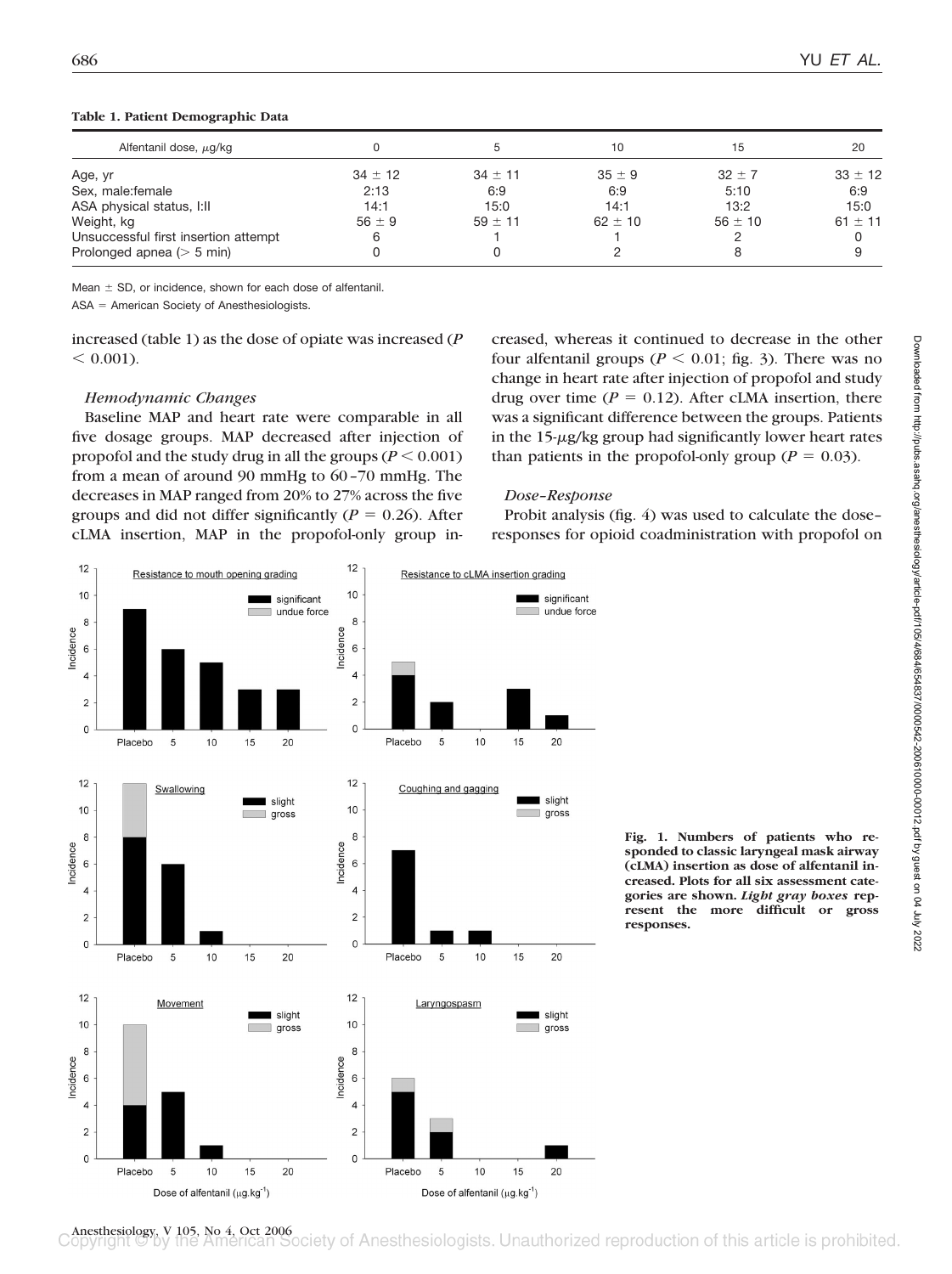

**Fig. 2. Duration of apnea as dose of alfentanil increased.**

cLMA insertion conditions. The  $ED_{50}$ s and  $ED_{95}$ s with 95% conference intervals were estimated for all six categories of outcome (table 2). An overall optimum conditions score based on the last four categories (c, d, e, and f) was also used.

For mouth opening and ease of insertion, the  $ED_{50}$  and  $ED_{95}$  could not be predicted with any confidence because the upper confidence intervals were too uncertain



**Fig. 3. Mean arterial pressure and heart rate during classic laryngeal mask airway (cLMA) insertion at baseline, after induction, and after cLMA insertion as the dose of alfentanil was increased.**



**Fig. 4. Dose–response curves for optimum score. The five alfentanil doses are plotted (***points***). Log scale used for x-axis.** *Dotted lines* show ED<sub>50</sub> and ED<sub>95</sub>.

(table 2). For the other four categories, the  $ED_{50}$  and  $ED_{95}$  could be predicted, and an alfentanil dose of 10  $\mu$ g/kg at which insertion conditions would be optimal in 95% of cases was estimated (table 2).

# **Discussion**

In this article, we were able to determine the  $ED_{50}$  and  $ED_{95}$  of several different cLMA insertion assessments for alfentanil coadministered with propofol. Mouth opening and resistance to insertion were poor predictors of dose, whereas swallowing, gagging, movement, and laryngospasm could be used to determine an optimal dosage.

Administration of alfentanil with  $2.5 \mu g/kg$  propofol, independent of dose, resulted in a 20–27% decrease in MAP and prevented the hypertensive response to cLMA insertion seen with placebo (fig. 3). However, the dose of alfentanil significantly affected the duration of apnea, which can be a nuisance in the anesthetized patient when spontaneous ventilation is planned. Therefore, a minimum effective dose should be used. We found that  $10 \mu g/kg$  abolished the reflex response in nearly all patients (fig. 1) and approximated to the  $ED_{95}$  for the majority of our probit analyses (table 2). Only the optimum score  $ED_{95}$  of 17.6  $\mu$ g/kg was higher. Because this score was derived from several measurements and higher doses of alfentanil of 20  $\mu$ g/kg were associated with increased durations of apnea of over 5 min, we chose  $10 \mu g/kg$  as our most appropriate optimum dose.

The addition of alfentanil did not provide reliable mouth opening or a reduction in resistance to insertion (table 2). In a previous study, we had commented that these two assessments were influenced mainly by anatomical features of the upper airway and were not very useful in assessing insertion conditions.<sup>9</sup>